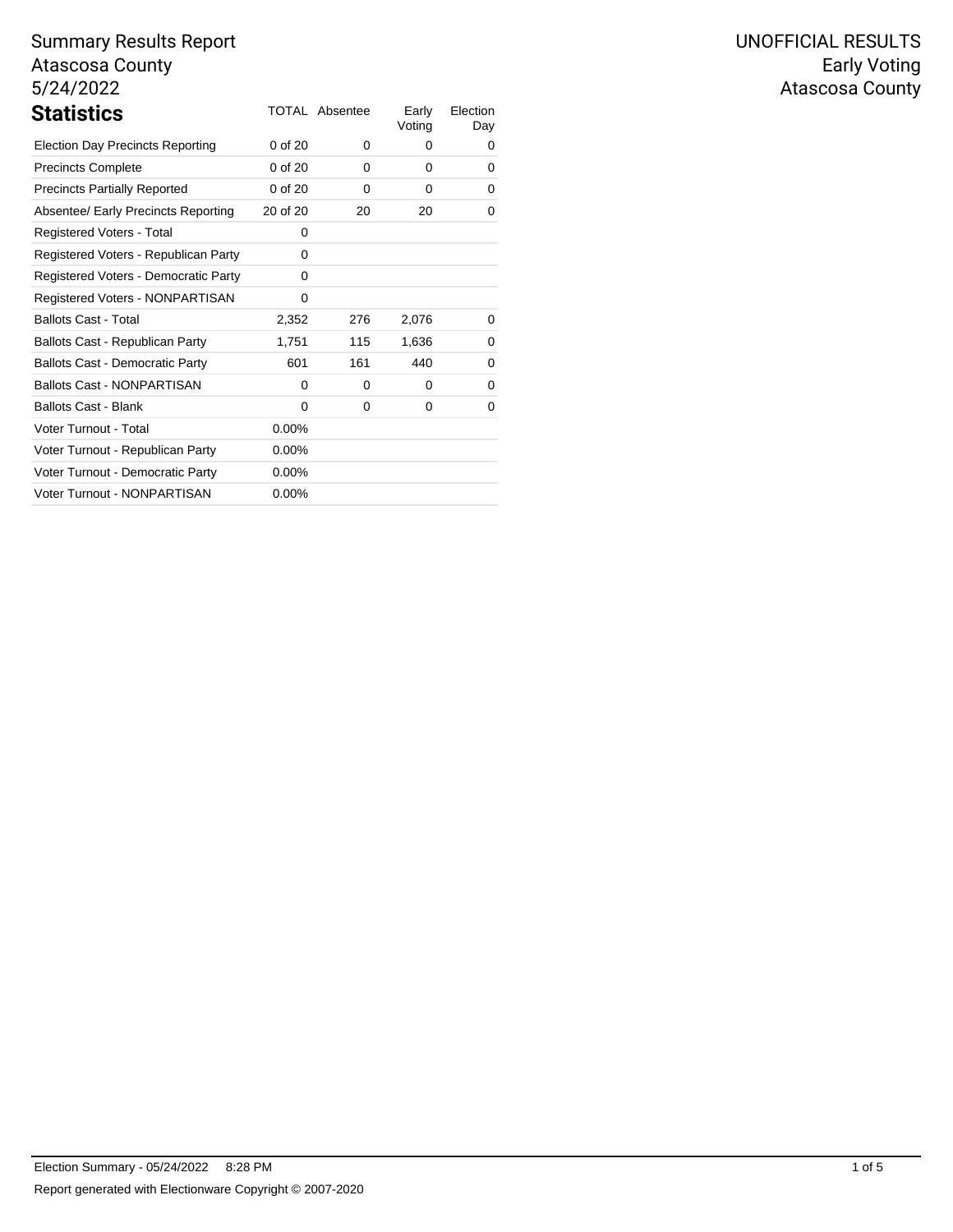## **REP US Representative, District 28**

| Vote For 1 |  |
|------------|--|
|------------|--|

|                            |         | TOTAL Absentee | Early<br>Voting | Election<br>Day |
|----------------------------|---------|----------------|-----------------|-----------------|
| Sandra Whitten             | 1,013   | 54             | 959             | 0               |
| Cassy Garcia               | 661     | 59             | 602             | 0               |
| Total Votes Cast           | 1,674   | 113            | 1,561           | 0               |
| Overvotes                  | 0       | 0              | 0               | 0               |
| Undervotes                 | 77      | 2              | 75              | 0               |
| <b>Contest Totals</b>      | 1,751   | 115            | 1,636           | 0               |
| <b>Precincts Reporting</b> | 0 of 20 |                |                 |                 |

## **REP Attorney General**

Vote For 1

|                            |         | TOTAL Absentee | Early<br>Voting | Election<br>Day |
|----------------------------|---------|----------------|-----------------|-----------------|
| Ken Paxton                 | 1,199   | 79             | 1,120           | 0               |
| George P. Bush             | 512     | 36             | 476             | 0               |
| Total Votes Cast           | 1,711   | 115            | 1,596           | 0               |
| Overvotes                  | 0       | 0              | 0               | 0               |
| <b>Undervotes</b>          | 40      | 0              | 40              | 0               |
| <b>Contest Totals</b>      | 1,751   | 115            | 1,636           | 0               |
| <b>Precincts Reporting</b> | 0 of 20 |                |                 |                 |
|                            |         |                |                 |                 |

### **REP Comm General Land Office**

Vote For 1

|                            |         | TOTAL Absentee | Early<br>Voting | Election<br>Day |
|----------------------------|---------|----------------|-----------------|-----------------|
| Dawn Buckingham            | 1,057   | 71             | 986             | 0               |
| Tim Westley                | 487     | 31             | 456             | 0               |
| Total Votes Cast           | 1,544   | 102            | 1,442           | 0               |
| Overvotes                  | 0       | 0              | 0               | 0               |
| Undervotes                 | 207     | 13             | 194             | 0               |
| <b>Contest Totals</b>      | 1,751   | 115            | 1,636           | 0               |
| <b>Precincts Reporting</b> | 0 of 20 |                |                 |                 |

## **REP Railroad Commissioner**

Vote For 1

|                            |         | TOTAL Absentee | Early<br>Voting | Election<br>Day |
|----------------------------|---------|----------------|-----------------|-----------------|
| Sarah Stogner              | 735     | 30             | 705             | 0               |
| Wayne Christian            | 857     | 77             | 780             | 0               |
| <b>Total Votes Cast</b>    | 1,592   | 107            | 1,485           | 0               |
| Overvotes                  | 0       | 0              | 0               | 0               |
| Undervotes                 | 159     | 8              | 151             | 0               |
| <b>Contest Totals</b>      | 1,751   | 115            | 1,636           | 0               |
| <b>Precincts Reporting</b> | 0 of 20 |                |                 |                 |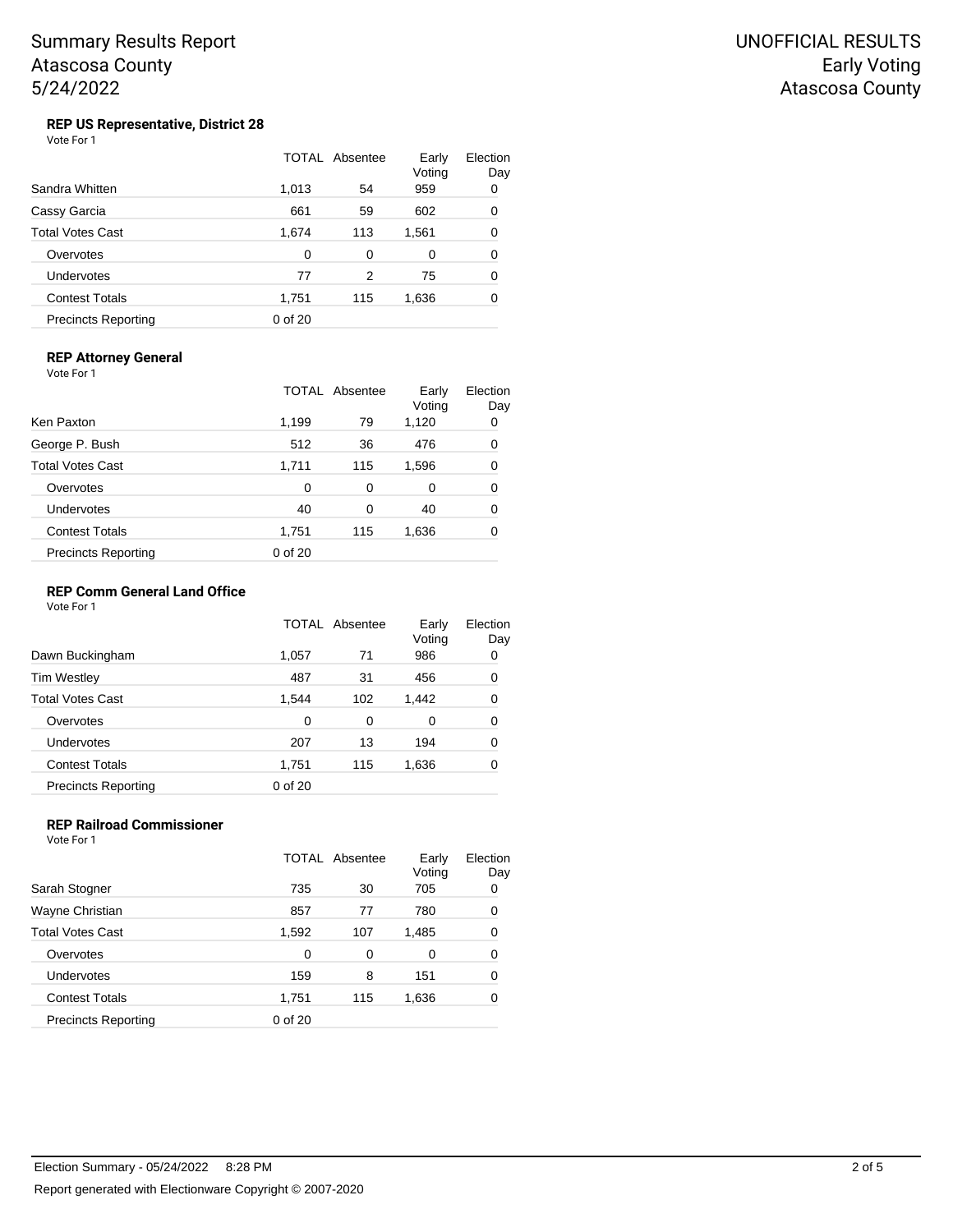UNOFFICIAL RESULTS Early Voting Atascosa County

## **REP State Senator, Dist 24**

| Vote For 1 |  |
|------------|--|
|------------|--|

|                            |         | TOTAL Absentee | Early<br>Voting | Election<br>Day |
|----------------------------|---------|----------------|-----------------|-----------------|
| Raul Reyes                 | 316     | 23             | 293             | 0               |
| Pete Flores                | 915     | 66             | 849             | 0               |
| Total Votes Cast           | 1,231   | 89             | 1,142           | 0               |
| Overvotes                  | 0       | 0              | 0               | 0               |
| Undervotes                 | 36      | 3              | 33              | 0               |
| <b>Contest Totals</b>      | 1,267   | 92             | 1,175           | 0               |
| <b>Precincts Reporting</b> | 0 of 11 |                |                 |                 |

#### **REP Dist Judge, 81st Judicial Dist** Vote For 1

|                            |         | <b>TOTAL Absentee</b> | Early<br>Voting | Election<br>Day |
|----------------------------|---------|-----------------------|-----------------|-----------------|
| <b>Trent Rowell</b>        | 509     | 20                    | 489             | 0               |
| Jennifer Ebrom Dillingham  | 1,196   | 90                    | 1,106           | 0               |
| <b>Total Votes Cast</b>    | 1,705   | 110                   | 1,595           | 0               |
| Overvotes                  |         | 1                     | 0               | 0               |
| Undervotes                 | 45      | 4                     | 41              | 0               |
| <b>Contest Totals</b>      | 1,751   | 115                   | 1,636           | 0               |
| <b>Precincts Reporting</b> | 0 of 20 |                       |                 |                 |

### **REP County Judge**

Vote For 1

|                            |         | TOTAL Absentee | Early<br>Voting | Election<br>Day |
|----------------------------|---------|----------------|-----------------|-----------------|
| Weldon P. Cude             | 1,021   | 62             | 959             | 0               |
| Camila Chapa Mares         | 710     | 51             | 659             | 0               |
| <b>Total Votes Cast</b>    | 1,731   | 113            | 1,618           | 0               |
| Overvotes                  | 0       | 0              | 0               | 0               |
| <b>Undervotes</b>          | 20      | 2              | 18              | 0               |
| <b>Contest Totals</b>      | 1,751   | 115            | 1,636           | 0               |
| <b>Precincts Reporting</b> | 0 of 20 |                |                 |                 |

## **REP JOP Pct 4**

Vote For 1

|                            |          | TOTAL Absentee | Early<br>Voting | Election<br>Day |
|----------------------------|----------|----------------|-----------------|-----------------|
| Rusty Prasifka             | 399      | 25             | 374             | 0               |
| Robert M. Evans            | 379      | 26             | 353             | 0               |
| <b>Total Votes Cast</b>    | 778      | 51             | 727             | 0               |
| Overvotes                  | 0        | 0              | 0               | 0               |
| Undervotes                 | 16       | 1              | 15              | 0               |
| <b>Contest Totals</b>      | 794      | 52             | 742             | 0               |
| <b>Precincts Reporting</b> | $0$ of 5 |                |                 |                 |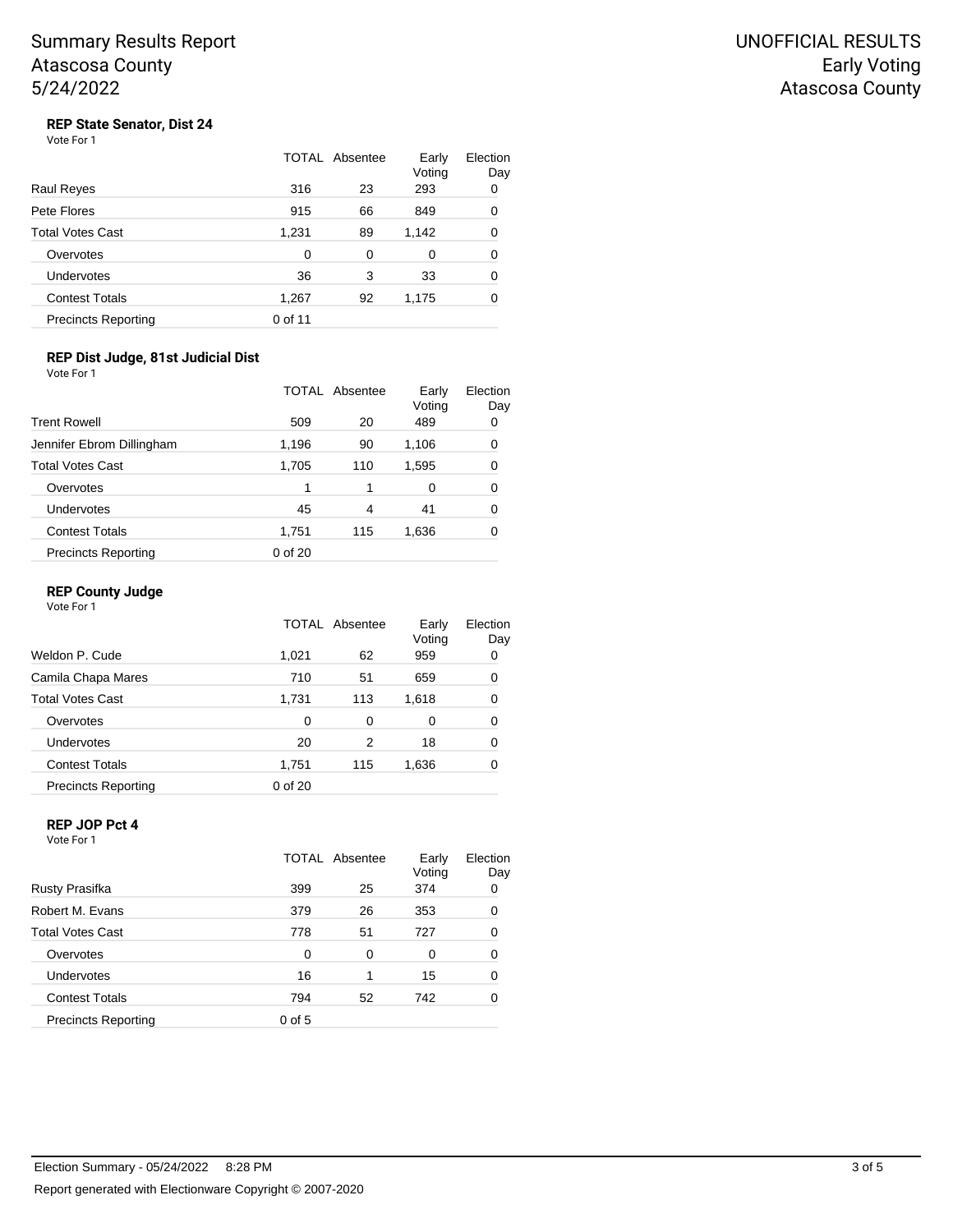#### **DEM US Representative, District 28** Vote For 1

|                            |         | TOTAL Absentee | Early<br>Voting | Election<br>Day |
|----------------------------|---------|----------------|-----------------|-----------------|
| Jessica Cisneros           | 378     | 80             | 298             | 0               |
| Henry Cuellar              | 221     | 80             | 141             | 0               |
| <b>Total Votes Cast</b>    | 599     | 160            | 439             | 0               |
| Overvotes                  | O       | 0              | 0               | 0               |
| Undervotes                 | 2       | 1              |                 | 0               |
| <b>Contest Totals</b>      | 601     | 161            | 440             | ი               |
| <b>Precincts Reporting</b> | 0 of 20 |                |                 |                 |

#### **DEM Lieutenant Governor** Vote For 1

|                            |         | TOTAL Absentee | Early<br>Voting | Election<br>Day |
|----------------------------|---------|----------------|-----------------|-----------------|
| Mike Collier               | 264     | 68             | 196             | 0               |
| Michelle Beckley           | 293     | 80             | 213             | 0               |
| Total Votes Cast           | 557     | 148            | 409             | 0               |
| Overvotes                  | 0       | 0              | 0               | 0               |
| <b>Undervotes</b>          | 44      | 13             | 31              | 0               |
| <b>Contest Totals</b>      | 601     | 161            | 440             | 0               |
| <b>Precincts Reporting</b> | 0 of 20 |                |                 |                 |

### **DEM Attorney General**

Vote For 1

|                            |          | TOTAL Absentee | Early<br>Voting | Election<br>Day |
|----------------------------|----------|----------------|-----------------|-----------------|
| Joe Jaworski               | 173      | 46             | 127             | 0               |
| Rochelle Mercedes Garza    | 387      | 104            | 283             | 0               |
| <b>Total Votes Cast</b>    | 560      | 150            | 410             | 0               |
| Overvotes                  | $\Omega$ | 0              | 0               | 0               |
| Undervotes                 | 41       | 11             | 30              | 0               |
| <b>Contest Totals</b>      | 601      | 161            | 440             | 0               |
| <b>Precincts Reporting</b> | 0 of 20  |                |                 |                 |

#### **DEM Comptroller of Public Accounts** Vote For 1

|                            |         | <b>TOTAL Absentee</b> | Early<br>Voting | Election<br>Day |
|----------------------------|---------|-----------------------|-----------------|-----------------|
| Angel Luis Vega            | 334     | 93                    | 241             | 0               |
| Janet T. Dudding           | 212     | 55                    | 157             | 0               |
| <b>Total Votes Cast</b>    | 546     | 148                   | 398             | 0               |
| Overvotes                  | 0       | 0                     | 0               | 0               |
| Undervotes                 | 55      | 13                    | 42              | 0               |
| <b>Contest Totals</b>      | 601     | 161                   | 440             | 0               |
| <b>Precincts Reporting</b> | 0 of 20 |                       |                 |                 |